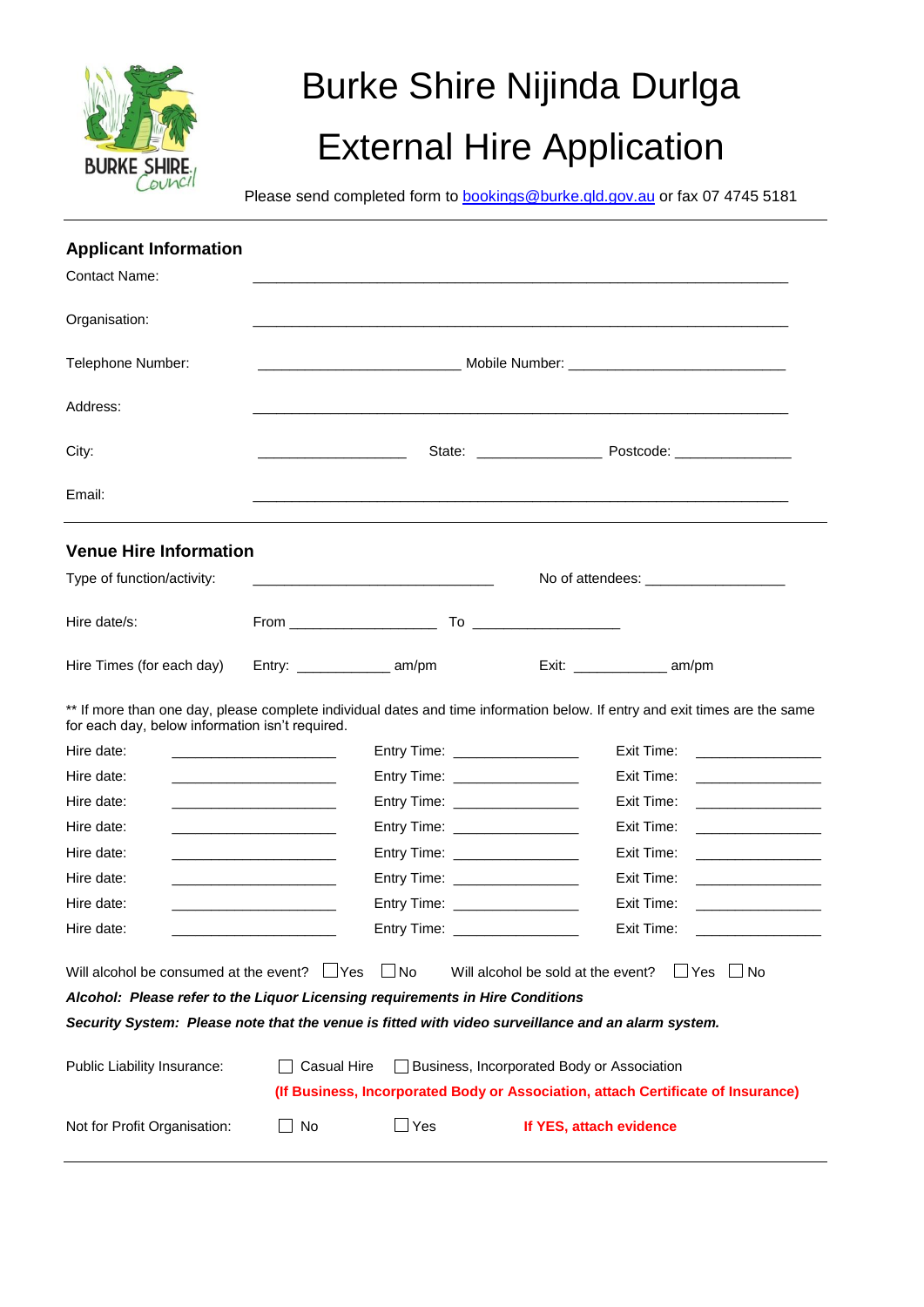# **Please tick:**

|                                                                  | Hire Fees – rate per hour (incl. GST)    |   |                                   |  |                   |
|------------------------------------------------------------------|------------------------------------------|---|-----------------------------------|--|-------------------|
| Venue:                                                           | <b>Non-Profit</b><br><b>Organisation</b> | √ | <b>Profitable</b><br>Organisation |  | <b>Total Fee:</b> |
| Meeting Room                                                     | \$25.00                                  |   | \$30.00                           |  |                   |
| Kitchen/Bar<br>*If licensed, copy of license to be supplied      | \$25.00                                  |   | \$30.00                           |  |                   |
| Outside Deck Area<br>Free in conjunction with another venue hire | \$10.00                                  |   | \$15.00                           |  |                   |
| Boardroom                                                        | \$35.00                                  |   | \$40.00                           |  |                   |
| Shire Hall                                                       | \$250.00                                 |   | \$250.00                          |  |                   |
|                                                                  |                                          |   | <b>Total Venue Hire Fee Due:</b>  |  |                   |

| Additional Items - at no extra cost | No# |
|-------------------------------------|-----|
| <b>Tea/Coffee Station</b>           |     |
| Urn Hire 5 Litre                    |     |
| Urn Hire 30 Litre                   |     |
| Table Hire                          |     |
| High Bar Table Hire                 |     |
| <b>Bar Chair Hire</b>               |     |
| Deck Table Hire                     |     |
| Deck Chair Hire                     |     |

| Additional Items - at cost |                | Cost (incl. GST)                           | <b>Total Fee:</b> |
|----------------------------|----------------|--------------------------------------------|-------------------|
| Cleaning - Shire Hall      |                | \$65.00 per hour                           |                   |
| Sound Equipment            | (Listed below) | \$5.00 per hour                            |                   |
| <b>Technical Support</b>   |                | \$70.00 per hour                           |                   |
|                            |                | <b>Total Additional Item Hire Fee Due:</b> |                   |

| <b>SOUND EQUIPMENT REQUIREMENTS (Subject to Availability):</b> |                               |                         |  |  |
|----------------------------------------------------------------|-------------------------------|-------------------------|--|--|
| Portable Lectern                                               | Portable Projector            | $\Box$ Projector Screen |  |  |
| Portable Whiteboard                                            | Portable Microphone & Speaker | Built in Microphone     |  |  |

| Venue Bond Fees:              | Fee:                       | <b>Total Fee:</b> |
|-------------------------------|----------------------------|-------------------|
| <b>Bond</b>                   | \$1053.70                  |                   |
| Bond - Key                    | \$40.00                    |                   |
| <b>Bond - Sound Equipment</b> | \$210.10                   |                   |
|                               | <b>Total Bond Fee Due:</b> |                   |

| <b>Total Venue Hire Fee Due:</b>           |
|--------------------------------------------|
| <b>Total Additional Item Hire Fee Due:</b> |
| <b>Total Bond Fee Due:</b>                 |
| <b>Total Fee Due:</b>                      |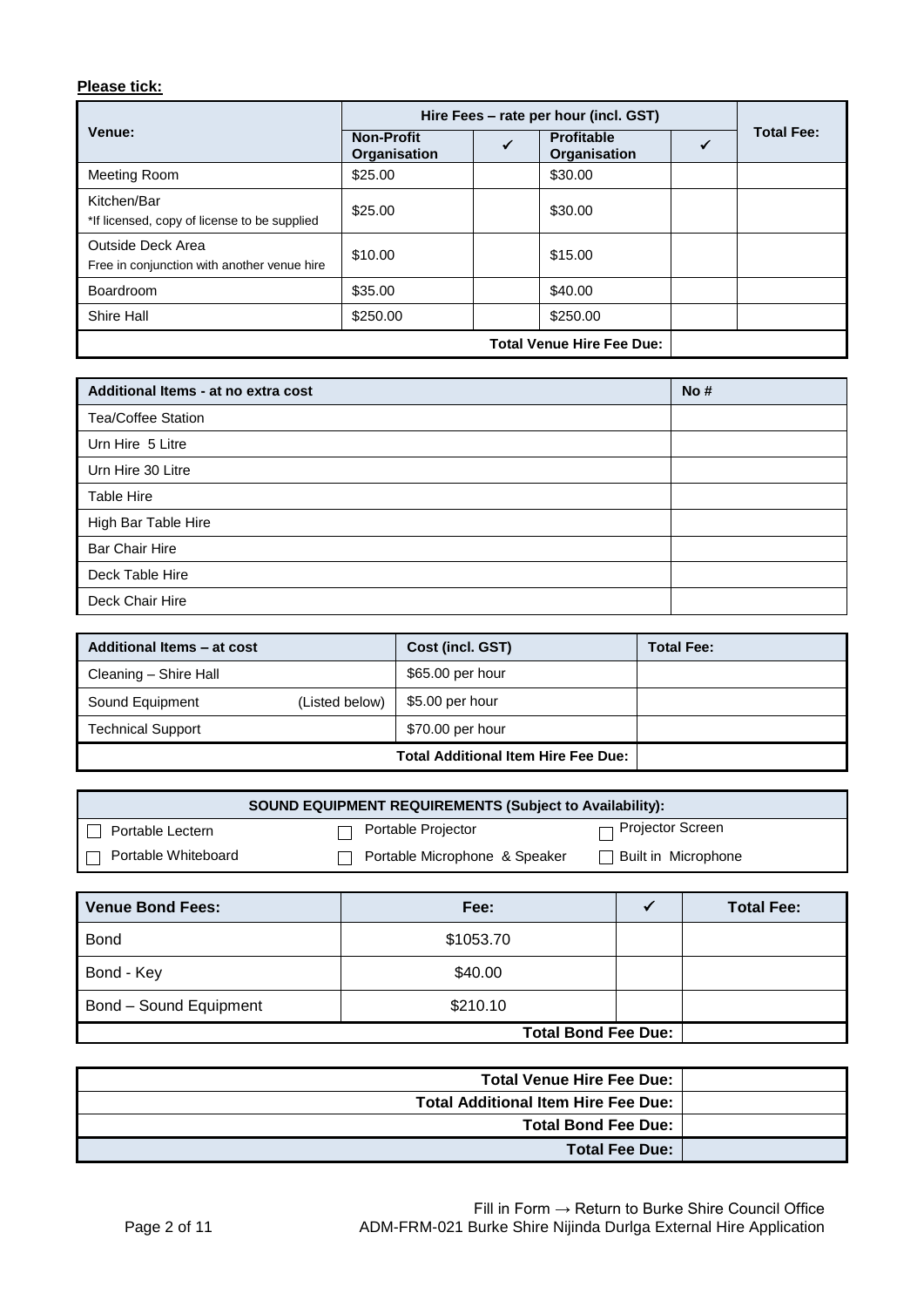| <b>Important Information</b> |                              |                                                                                                                                                                                                                                                      |
|------------------------------|------------------------------|------------------------------------------------------------------------------------------------------------------------------------------------------------------------------------------------------------------------------------------------------|
| Hall Hire Fees:              | during business hours.       | Payments for venue hire must be paid prior to function/activity, see conditions.<br>Payments can be made at Burke Shire Council Administration Office or by telephone                                                                                |
| Public Liability Insurance:  | equipment.                   | It is important to read the information in the Public Liability Insurance section<br>attached to this form. Requirements vary depending on the category of hall hire.<br>Please note that you must also provide your own insurance to cover your own |
| Conditions of Hire:          |                              | See attached – please read carefully.                                                                                                                                                                                                                |
| Correspondence to:           | In Person:<br>Email:<br>Fax: | Administration Office: Lot 65 Musgrave Street, Burketown<br>bookings@burke.qld.gov.au<br>07 4745 5181                                                                                                                                                |

#### **Agreement**

I have read the Conditions of Hire and Public Liability attachment and agree to meet the responsibilities. I declare that the information I have provided is true and correct in every particular.

| Signature of Hirer: |  |
|---------------------|--|
| Date:               |  |

# *OFFICE USE ONLY:*

Approved: \_\_\_\_\_\_\_\_\_\_\_\_\_\_\_\_\_\_\_\_\_\_\_\_\_\_\_\_\_\_\_\_\_\_\_ Date: \_\_\_\_\_\_\_\_\_\_\_\_\_\_\_\_\_\_\_\_\_\_

| Date:           | <b>Amount Paid</b> | <b>Receipt/PO Number</b> | <b>GL Code</b> |
|-----------------|--------------------|--------------------------|----------------|
| <b>Bond</b>     | จ                  |                          | 0300-5200-0030 |
| Venue/Item Hire | œ<br>Φ             |                          | 7200-1500-0010 |
| TOTAL:          | æ<br>D             |                          |                |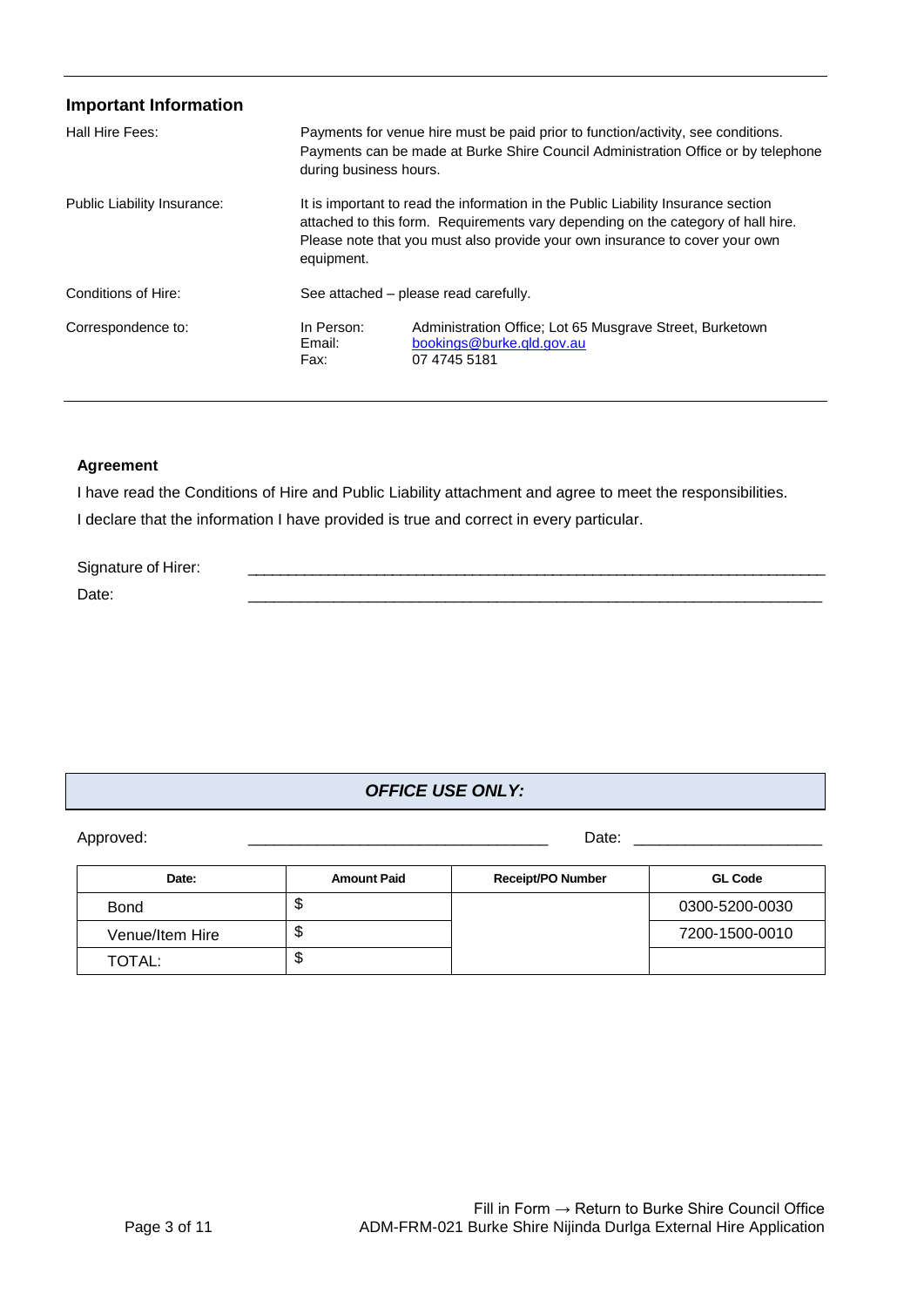#### **Booking the Nijinda Durlga ("the venue")**

- All tentative bookings will be held for one (1) week only.
- Payment of hire fees and bond must be paid by the Hirer fifteen (15) working days prior to the date of use of rooms associated to the venue. Burke Shire Council ("Council") reserves the right to hire the venue to other interested parties should these fees not be received.
- Cancellation of booking prior to date could result in total or partial loss of the booking fee.
- Payment of fees and bond will be accepted via cash, direct deposit, cheque, EFTPOS or Company purchase order.
- If hire Conditions are met, the Bond refund will be returned to you by direct deposit or cheque within 15 20 working days.
- Use of areas not specifically hired may jeopardise the future use of the facility by the Hirer or their organisation. The property must only be used for the purposes described on this Application Form.
- Hirers using any part of the facility not stated on the application form will be charged for cleaning and for any damage incurred.

#### **Keys or Access**

Collection: Keys will be available for collection once all conditions are met and payments have been received.

Available at the Burke Shire Council Administration Office, 65 Musgrave Street Burketown.

Office Hours – 8.30am to 4.00pm

If keys are required prior to hire for setup purposes please ensure this is included in hire date and times.

Keys will be made available the morning of hire unless hire starts prior to 8.00am.

Return: Keys are to be returned on the morning of the next business day after the event/cessation of regular hire or as arranged.

Loss of Keys: Loss of any key will result in loss of key bond.

#### *Note - The collection of the key from Council is the responsibility of the Hirer.*

#### **Liquor**

A Community Liquor Permit can be obtained from the Office of Liquor and Gaming Regulations (on 13 74 68 or [www.olgr.qld.gov.au\)](http://www.olgr.qld.gov.au/). It is the hirer's responsibility to contact Office of Liquor and Gaming Regulations, and determine if a license is required. Applications need to be lodged completely and correctly to the Office of Liquor and Gaming Regulations at least 28 days prior to the event.

If a permit is required, a copy of the permit will need to be provided to Council before the key is issued.

#### **Special Instructions**

- All functions must cease by **Midnight**. Cleaning inside and outside of the venue to be completed and vacated by 1.00am.
- **No** confetti, blue tack, sticky tape, thumb tack or other fasteners to be use in or around the venue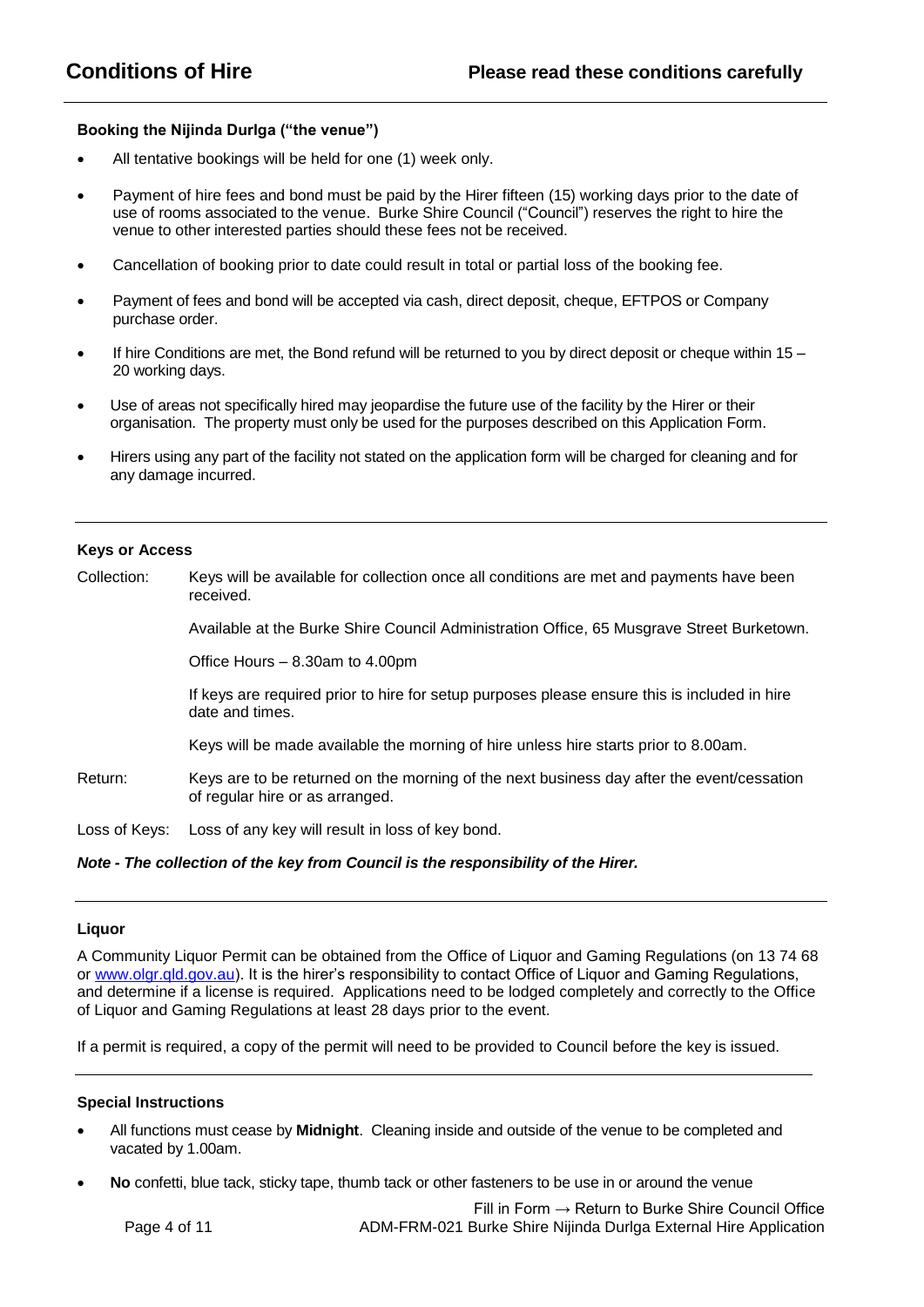- **No** helium balloons permitted inside of buildings.
- **No** balloons or streamers to be attached to the fans.
- **No** smoking permitted within the venue smoking area provided at the rear of the venue.
- First Aid kits and/or officers are the hirers' responsibility.
- People under the age of 18 years are to be supervised by an appropriate adult at all times.
- **No camping** within the grounds is permitted.
- Strictly **no animals** allowed.
- **Read the Fire and Evacuation procedures on the Evacuation Signs located near to all exits.**

#### **Cleaning of the Facility after Hire**

- Council will ensure the venue is in a clean and tidy state prior to the commencement of hire.
- After use, the venue must be left in a clean and tidy state.
- Council is entitled to deduct from the bond any costs for cleaning if the venue is not left in a clean and tidy state.
- The venue is to be swept clean and wet areas mopped with slightly moistened mop.
- Kitchen and Bar areas to be cleaned, swept and mopped, and all belongings removed.
- Toilets are to be left in a clean and tidy state.
- All indoor rubbish bins are to be emptied into external wheelie bins. All wheelie bin to be left Kerbside
- Building surrounds (including adjoining park area and car park area) are to be cleaned of rubbish.
- Bins are located on ground level near the back deck area.

#### *Note: Failure to comply with these conditions will attract a fee*

#### **Equipment in Venue**

- All tables are to be wiped clean and stacked in storage area as directed. (see council staff).
- All chairs to be neatly stacked as directed. Refrain from dragging chairs across the floor.
- Care should be taken to ensure the correct manual handling techniques are used when using the equipment in halls.
- The cold room and freezer to be cleaned out after use and left switched **on**.
- The ice machine to be cleaned out after use, switched **off** with the door left open.
- The stove to be cleaned after use and turned **off**.
- Urns to be cleaned after use and turned **off**. Zip water heaters are to be left **on**.
- All lights and fans to be turned **off**.
- All windows and doors to be **locked** prior to departure.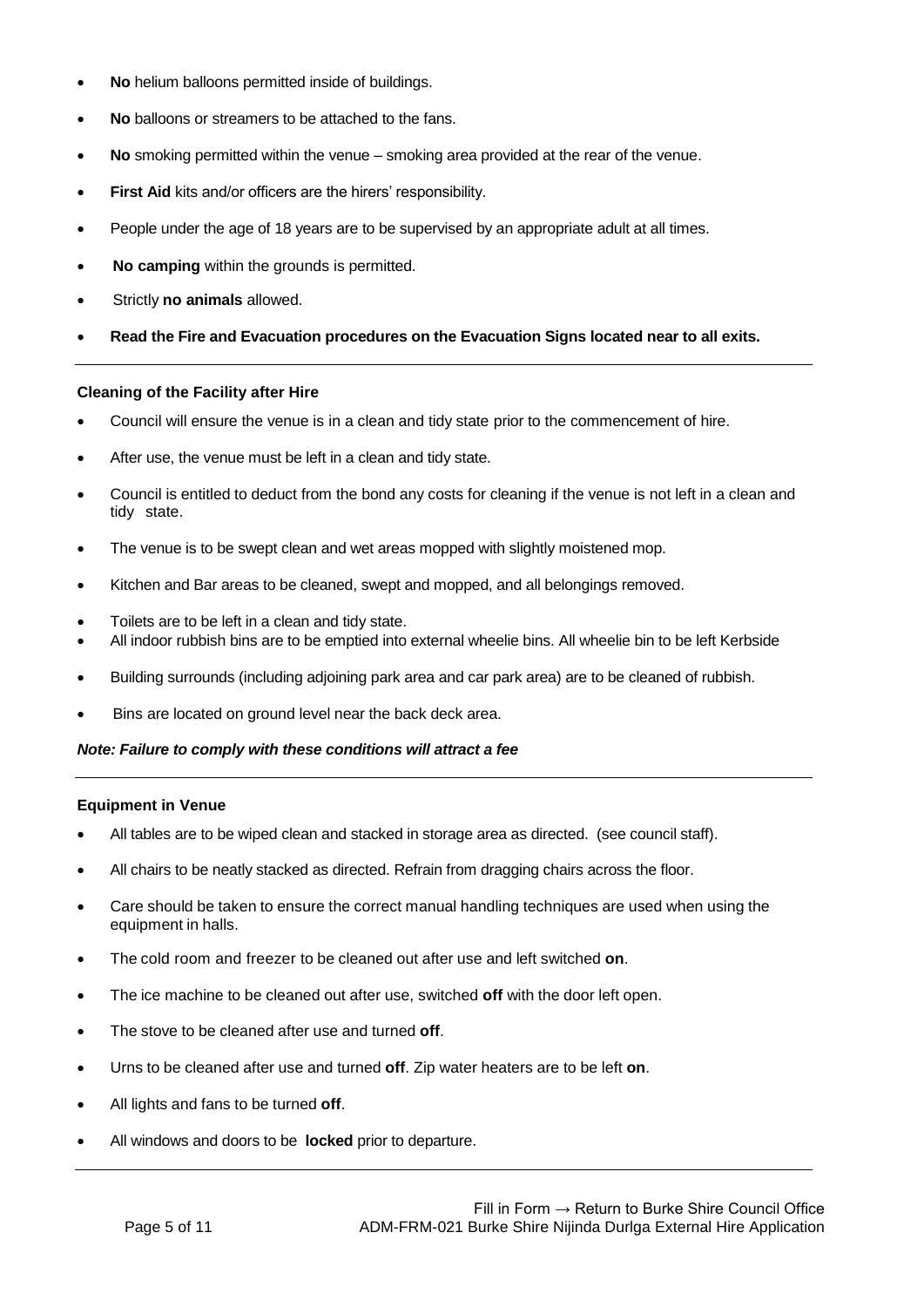#### **Damage**

 All damages, breakages, equipment loss and associated on costs are the responsibility of the hirer and must be paid for. All damages must be reported as soon as possible upon conclusion of function.

#### *Note: Failure to comply with the above conditions will result in total or partial loss of Bond and possible further fees.*

#### **Checklist and return of Bond**

- A Council officer will complete a checklist relating to the condition of the venue. A copy of this report will be available with the key. If this report is considered inaccurate, the Hirer is to contact Council as soon as possible prior to the commencement of hire.
- A second report will be completed by a Council officer as soon as practicable after the hire has concluded and a copy will be available from the Burke Shire Council Administration Office. This report will be used to determine whether or not the bond will be refunded. No refund is possible until the second report is completed.
- The Hirer will be responsible for any damage to or loss of furniture, fittings, equipment or any part of the venue during the period of hire and further agrees to bear the full cost of reinstatement of such damage or loss.
- Council is entitled to deduct from the bond the costs associated with repairing and/or replacing any breakages at, or damage to the venue, including loss or damage to the buildings, fixtures, grounds, equipment or facilities at the venue.

# **Public Liability Insurance Information Please read these conditions carefully**

#### **Hirers Responsibility**

For the duration of the hire period the venue(s) will be under your physical and legal control.

It is your responsibility as the Hirer to inspect and approve the booked venue(s) as being safe to use for your activity. If you consider it unsafe, do not use it and notify council of the problem.

If you use the venue(s) it will be deemed to be an acknowledgement that the venue(s) is/are fit and proper for your intended use and accept that all liability associated with the use of the venue(s) shall rest with you.

### **Use of Third Party Contractors**

Please note that Third Party contractors engaged by you to provide services e.g. catering, music, face painting etc. are your responsibility and will not be covered by Council's Liability policy.

#### **Incident Reporting**

Any incident that may give rise to a claim is to be reported to Council's CEO on 07 4745 5100.

#### **Casual Hirer –** *read the following information and choose the category that is applicable to your hire.*

Casual hirers are hirers who can be described as non-commercial not incorporated and irregular users of Council facilities. Casual hirers are further defined as third parties who hire Council facilities for no more than a total of Ten (10) days over a twelve (12) month period.

Example of a casual hirer include: weddings, family gathering and other non commercial activities by individuals.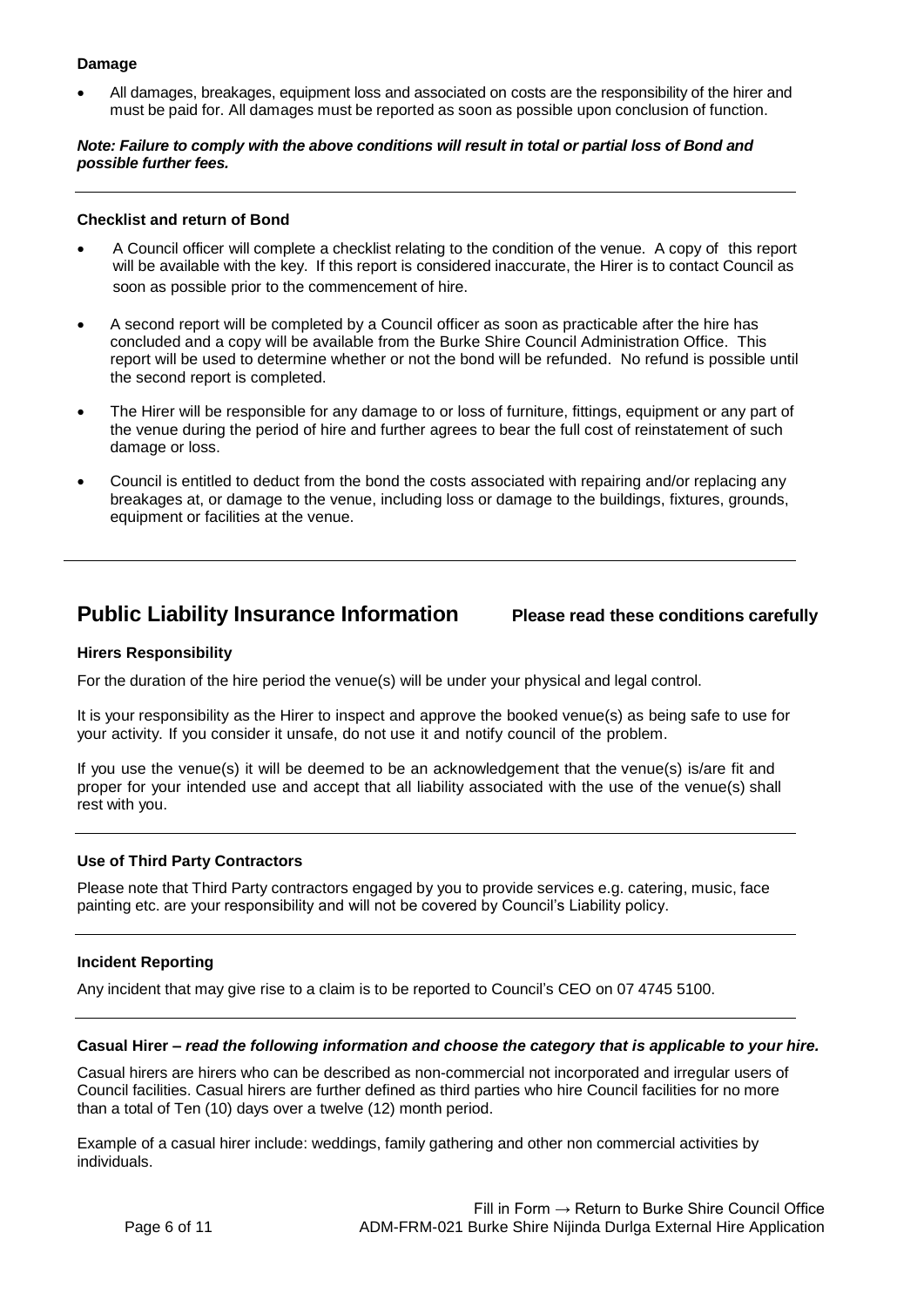Council recommends that you arrange Public Liability Insurance to the extent of at least \$10 million through your own Insurance Company or Broker. If this is not possible and you believe the above definition applies to yourself you may be eligible for cover under a Liability Policy arranged by Council for casual users of Council Facilities. If you have no other cover and wish to avail yourself of this cover or required further information, please contact Council on 07 4745 5100.

#### **Businesses, Incorporated Bodies or Associations of any kind**

The following applies to these hirers regardless of hiring regularity.

Any activity that includes a financial transaction; is a club or group of like minded individuals such as a fishing club, hobby group, social club, etc., is not considered to be a casual user.

Provide details of your current Liability Insurance Policy in the form of a **Certificate of Insurance** from your Insurance Company or Broker.

Council requires the policy to be for at least \$10 million and should note Council as an "Interested Party". Until Council received this proof of cover, permission to use the facility/location will be denied.

Note: You must provide your own cover for your equipment.

# **Warning: Risks Associated with Burke Shire Nijinda Durlga ("the venue")**

Council has provided the venue for enjoyment by the public, but Council warns all prospective entrants to the venue that, irrespective of the purpose for which you enter, there may be dangers to person and property posed by:

- the nature of the venue and its facilities and all equipment contained therein;
- the serviceability and condition of the venue and the facilities;
- the risk of physical injury from physical activity involved with the use of the facilities or the equipment at the venue;
- operations being conducted at the venue;
- the actions, intentional or careless, of persons at the venue, including persons not authorised to be there; and
- weather conditions (e.g. lightning or strong winds).

## **Supervision of users of the venue**

Adults enter and use the venue at their own risk.

The supervision of children and others unable properly to provide for their own safety remains **AT ALL TIMES** the responsibility of their **PARENTS OR GUARDIANS**.

Council is **NOT** responsible for the supervision of children and others unable properly to provide for their own safety, irrespective of whether Council provides an instructor or any other form of monitoring or supervision at the venue.

Council may refuse any person permission to enter the venue, and may require any person to leave the venue, in Council's absolute discretion and without giving a reason.

# **Disclaimer**

Except to the extent required by legislation and which cannot be excluded, neither Council nor any of its employees, contractors or agents (collectively "representatives") accept responsibility for ensuring the safety or security of persons who enter the venue.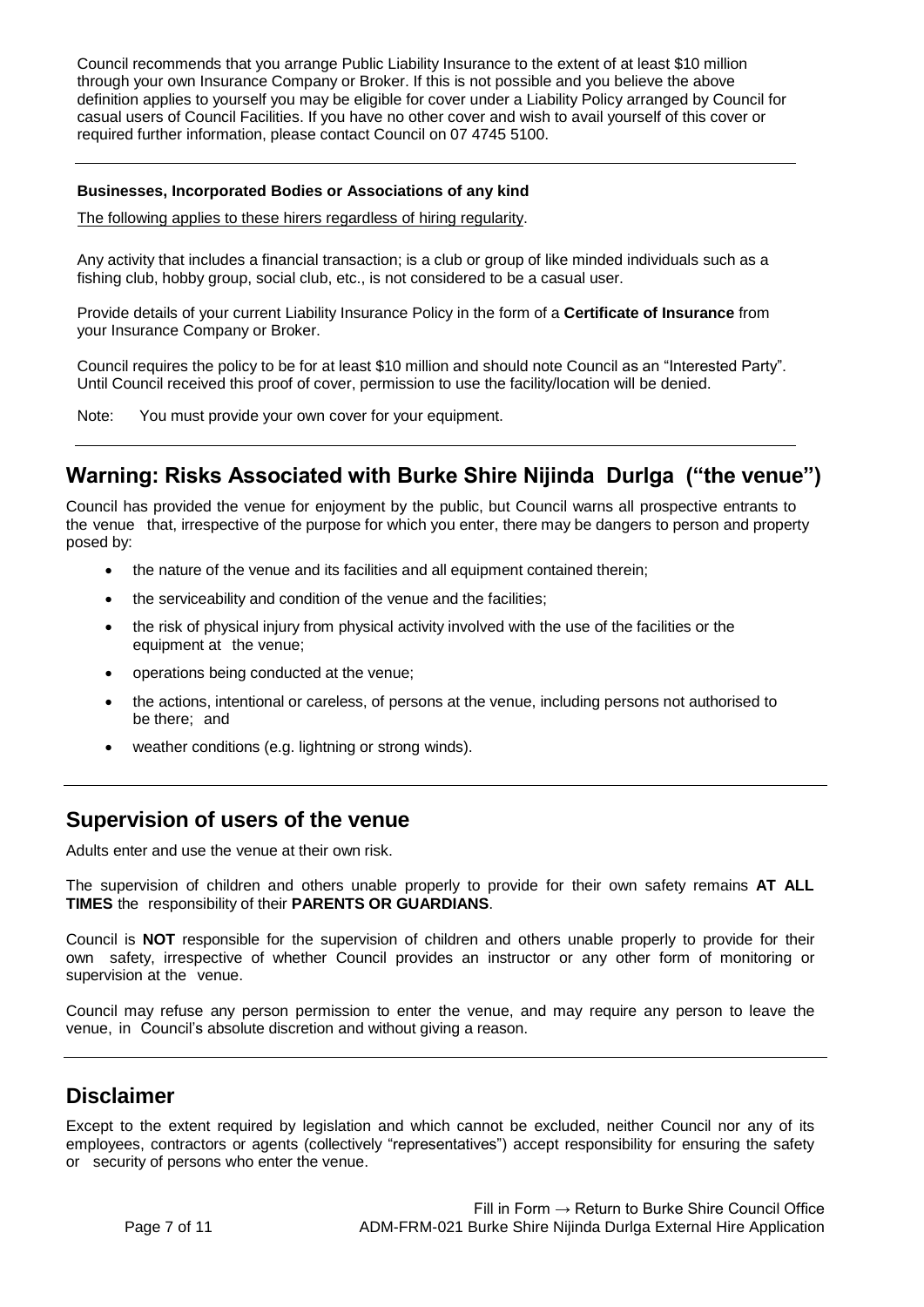In particular (except to the extent required by legislation and which cannot be excluded), Council and its representatives accept no contractual obligation, no general law duty and no statutory duty of care to ensure the safety of persons or their property within or near the venue. Further, Council and its representatives will not be responsible to any person, under any circumstance, for:

- death, illness or injury suffered at the venue, or resulting from an occurrence there;
- death, illness or injury suffered as a result of the use (as intended or inappropriately) of the facilities or the equipment at the venue; or
- loss or destruction of, or damage or injury to, the property of any person at the venue , or resulting from anything that occurs there.

# **Release and Indemnity**

Irrespective of whether they do so with the permission of Council or any of its representatives, and irrespective of whether they pay Council a fee for permission to do so, persons using the venue do so upon the following conditions:

- 1. Each person who uses the venue acknowledges that, together with those in his/her care, he/she attends and uses the venue voluntarily, fully appreciating and accepting the risk that he/she, and any person in his/her care, may suffer or sustain at the venue, or as a result of something that occurs there, illness, injury, death, or property loss or damage, irrespective of cause.
- 2. Each such person releases Council and each of its representatives from responsibility for illness, injury or death, and for property loss, destruction or damage the person suffers or sustains, irrespective of cause, while at the venue or as a result of anything that occurs there.
- 3. Each such person undertakes to indemnify Council and each of its representatives against any liability, loss or expense sustained or incurred by them or any of them through being held responsible for:
	- illness, injury or death to that person, or to any person in that person's care; or
	- property loss, destruction or damage sustained by that person, or sustained by the owner of any property in that person's possession or under his/her control, or in the possession or under the control of anybody in that person's care, at the venue or as a result of something that occurs at the venue .

# **Emergency Details FIRE**

### **After Hours Procedure**

In the event you discover a **FIRE** or detect the presence of smoke.

### **Raise the Alarm by**

- 1. Dial **000** and ask for the **FIRE Service** and provide the following information:
	- Type of Emergency
	- Location of the premises **Nijinda Durlga Sloman Street Burketown 4830**
	- Exact location of the fire and the type of fire.
	- Do not hang up from the emergency services unless directed too.
- 2. Alert all persons in the vicinity.
- 3. If the fire is small enough use a fire extinguisher to extinguish the fire.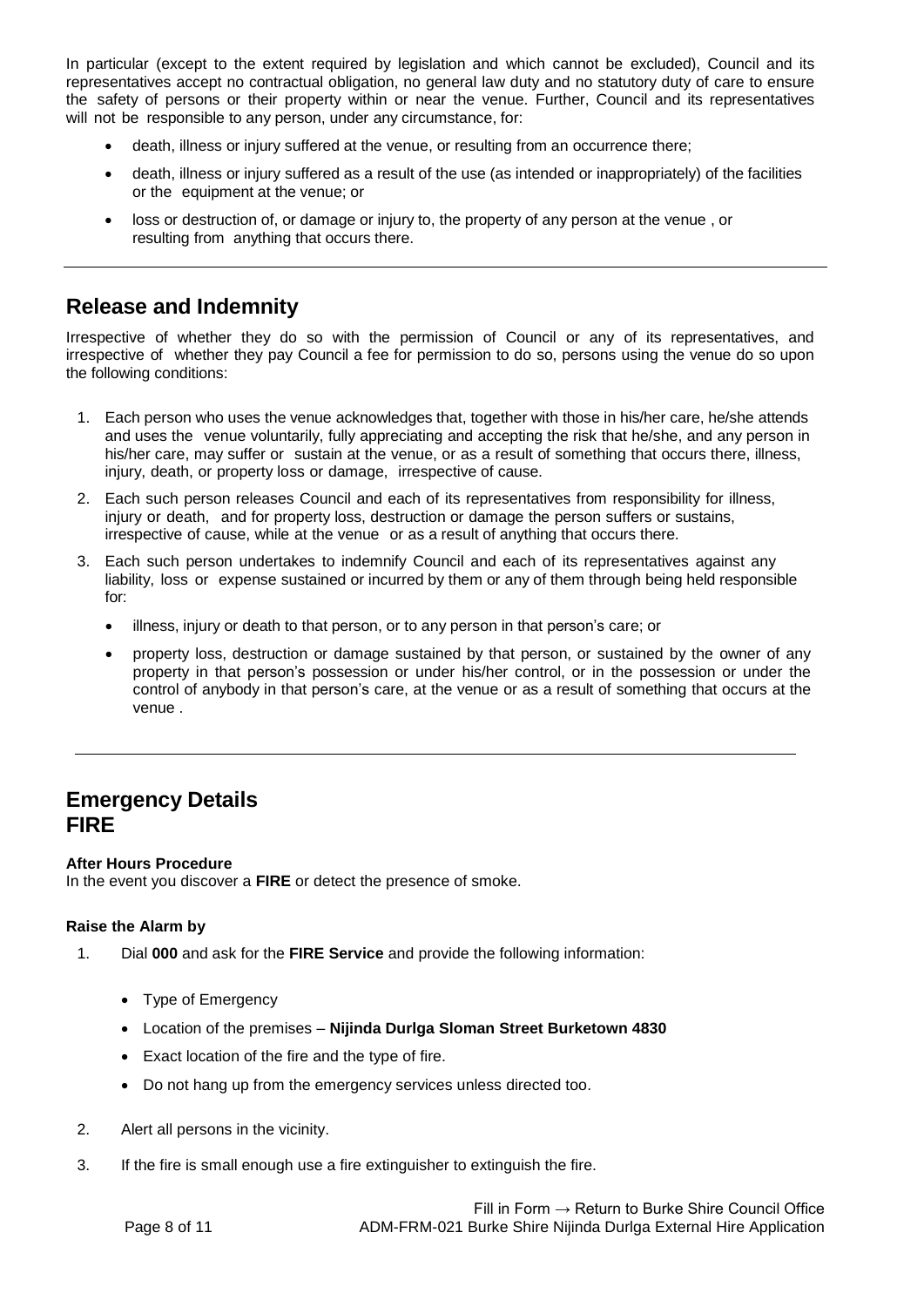- 4. Do not fight a fire if it is unsafe to do so. This may occur if the following conditions exist:
	- You don't know what's burning.
	- The fire is spreading rapidly.
	- You have not been trained in the use of firefighting equipment
	- You don't have the proper equipment
	- The fire might block your means of escape.
	- You might inhale toxic smoke.
	- Your instincts tell you not to do so.

# **Evacuation**

#### **Whenever you are alerted to evacuate**

**Evacuate Immediately** from your present position, to the Emergency Assembly / Muster Points.

*Morning Glory Park Sloman Street* 

|        | Exercise caution and let common sense prevail.                                           |
|--------|------------------------------------------------------------------------------------------|
| Do Not | Panic                                                                                    |
| Do Not | Run                                                                                      |
| Do Not | Collect personal belongings or Company documentation - lock away personnel effects - you |

may take your phone, money and medications if necessary

**Do Not** Return to the building until the "all Clear" has been given by the Emergency Services

### **DO**

*Do Not* Panic  $D<sub>O</sub>$ 

- Turn mobile phones off, until advised it is safe to turn back on (evacuation could be due to bomb threat)
- Proceed in an orderly manner to the nearest safe exit.
- Proceed to the Emergency Muster Point area and wait at the Emergency Muster Point until otherwise authorised by Emergency Services or representative
- Admin Officer is to take the visitors book head count will be conducted by the Office Fire Warden
- Responsible Warden to lock front door *if the building is not in the affected area.*
- Responsible Warden is to ensure all visitors and staff are evacuated.
- Personnel who are disabled and other parties who are unable to effectively evacuate the area in a safe manner themselves must be managed by the Responsible Warden.
- Wait together in the dedicated Emergency Muster Point until advised by the Responsible Warden or Emergency Services personnel state it is safe to re-enter the building.

# **Medical Emergency**

In the event of a **Medical Emergency** e.g. suspected heart attack, unconsciousness, breathing difficulties.

**1.** Ring **000** ask for the **Ambulance service** and provide the following information:

Fill in Form  $\rightarrow$  Return to Burke Shire Council Office Page 9 of 11 **ADM-FRM-021 Burke Shire Nijinda Durlga External Hire Application**